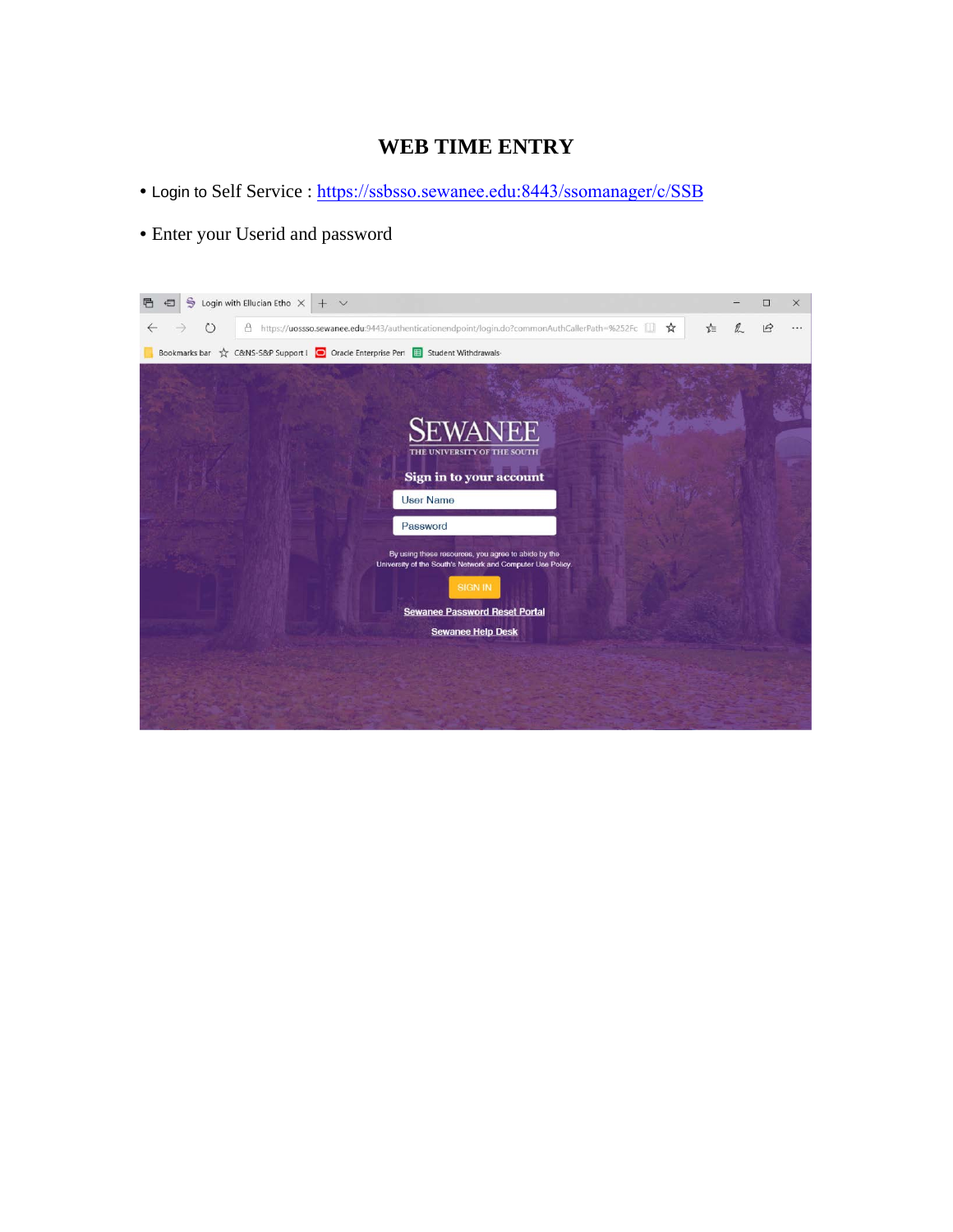• Click on '**Employee**' menu item or '**Employee**' tab at the top

| Main Menu - Microsoft Internet Explorer                                |                                                                                                                                                                                        | п                      |
|------------------------------------------------------------------------|----------------------------------------------------------------------------------------------------------------------------------------------------------------------------------------|------------------------|
| Edit<br>View Favorites Tools Help<br>Eile                              |                                                                                                                                                                                        |                        |
| đ١<br>×<br>Back *                                                      | ○search ☆Favorites ④ <del>② △ △ ■ ■</del> ■ <b>鼠 %</b>                                                                                                                                 |                        |
|                                                                        | Address <b>3</b> http://inbv8.sewanee.edu:7000/cis_pprd/twbkwbis.P_GenMenu?name=bmenu.P_MainMnu8msg=WELCOME+ <b>Welcome,+Cynthia+A.+Church,+to+the<br/><math>\rightarrow</math> Go</b> | Links                  |
|                                                                        | <b>Banner self-service</b>                                                                                                                                                             |                        |
| THE UNIVERSITY OF THE SOUTH                                            |                                                                                                                                                                                        |                        |
| Personal Information<br>Alumni<br><b>Employee Finance</b>              |                                                                                                                                                                                        |                        |
| ெ<br>Search                                                            | SITE MAP HELP                                                                                                                                                                          | EXIT                   |
|                                                                        |                                                                                                                                                                                        |                        |
|                                                                        |                                                                                                                                                                                        |                        |
|                                                                        | Welcome, Cynthia A. Church, to the Sewanee Campus Information System! Last web access on Nov 16, 2009 at 08:11 am                                                                      |                        |
| <b>Personal Information</b>                                            |                                                                                                                                                                                        |                        |
| Change your pin; Change you security question                          |                                                                                                                                                                                        |                        |
| Employee<br>Time sheets, time off, benefits, paystubs, W2 and W4 data, |                                                                                                                                                                                        |                        |
| Finance<br>Query Budget                                                |                                                                                                                                                                                        |                        |
| Return to Homepage                                                     |                                                                                                                                                                                        |                        |
|                                                                        |                                                                                                                                                                                        |                        |
| <b>RELEASE: 8.2</b>                                                    | powered by<br><b>SUNGARD' HIGHER EDUCATION</b>                                                                                                                                         |                        |
|                                                                        |                                                                                                                                                                                        |                        |
|                                                                        |                                                                                                                                                                                        |                        |
|                                                                        |                                                                                                                                                                                        |                        |
|                                                                        |                                                                                                                                                                                        |                        |
|                                                                        |                                                                                                                                                                                        |                        |
|                                                                        |                                                                                                                                                                                        |                        |
|                                                                        |                                                                                                                                                                                        |                        |
|                                                                        |                                                                                                                                                                                        |                        |
| 8                                                                      |                                                                                                                                                                                        | <b>O</b> Trusted sites |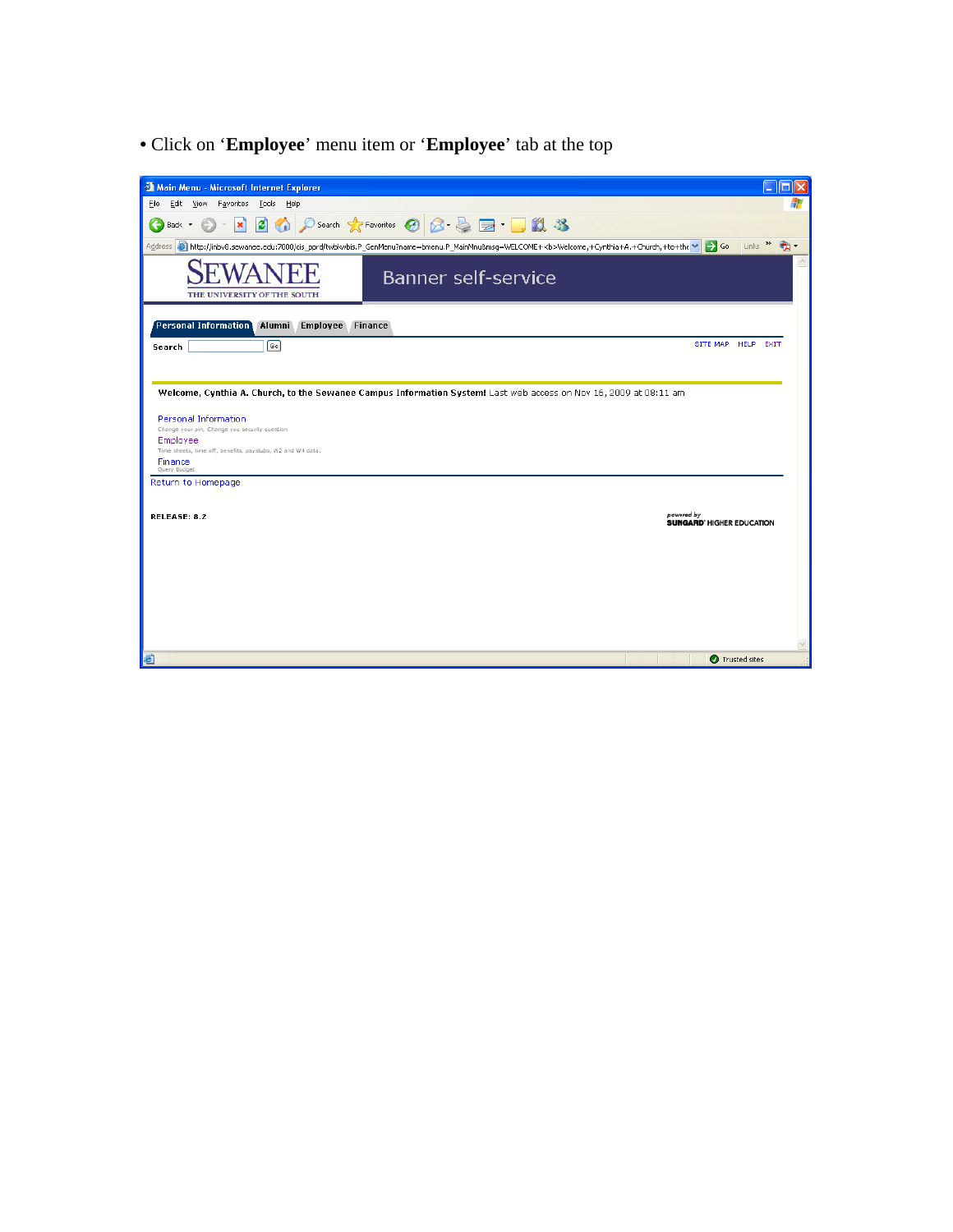## • Click on **Time Sheet**

| <sup>2</sup> Employee Main Menu - Microsoft Internet Explorer                                                                                                                                                                                                                                                                                                                                                                      |                                                     |
|------------------------------------------------------------------------------------------------------------------------------------------------------------------------------------------------------------------------------------------------------------------------------------------------------------------------------------------------------------------------------------------------------------------------------------|-----------------------------------------------------|
| Edit View Favorites Tools Help<br>Eile                                                                                                                                                                                                                                                                                                                                                                                             |                                                     |
| D Search ☆Favorites → 日 日 国 日 日 3<br>20<br>$ \mathbf{x} $<br>Back *                                                                                                                                                                                                                                                                                                                                                                |                                                     |
| Address (e) http://inbv8.sewanee.edu:7000/cis_pprd/twbkwbis.P_GenMenu?name=pmenu.P_MainMnu                                                                                                                                                                                                                                                                                                                                         | $\Rightarrow$ Go<br>$Links$ $\rightarrow$<br>$\vee$ |
| <b>Banner self-service</b><br>THE UNIVERSITY OF THE SOUTH                                                                                                                                                                                                                                                                                                                                                                          |                                                     |
| Personal Information Alumni Employee<br><b>Finance</b>                                                                                                                                                                                                                                                                                                                                                                             |                                                     |
| $\boxed{60}$<br>Search                                                                                                                                                                                                                                                                                                                                                                                                             | RETURN TO MENU SITE MAP HELP EXIT                   |
| Employee                                                                                                                                                                                                                                                                                                                                                                                                                           |                                                     |
| <b>Time Sheet</b><br>Enter or Approve Time<br><b>Benefits and Deductions</b><br>View your health insurance information, flex spending accounts and miscellaneous deductions,<br>Pay Information<br>View your Direct Deposit bank account distribution, earnings, deductions history and view pay stubs.<br><b>Tax Forms</b><br>View W4 and W2 information.<br>Time Off Current Balances and History<br>View Leave Balances/History | powered by                                          |
| <b>RELEASE: 8.2</b>                                                                                                                                                                                                                                                                                                                                                                                                                | <b>SUNGARD' HIGHER EDUCATION</b>                    |
| Ð                                                                                                                                                                                                                                                                                                                                                                                                                                  | Trusted sites                                       |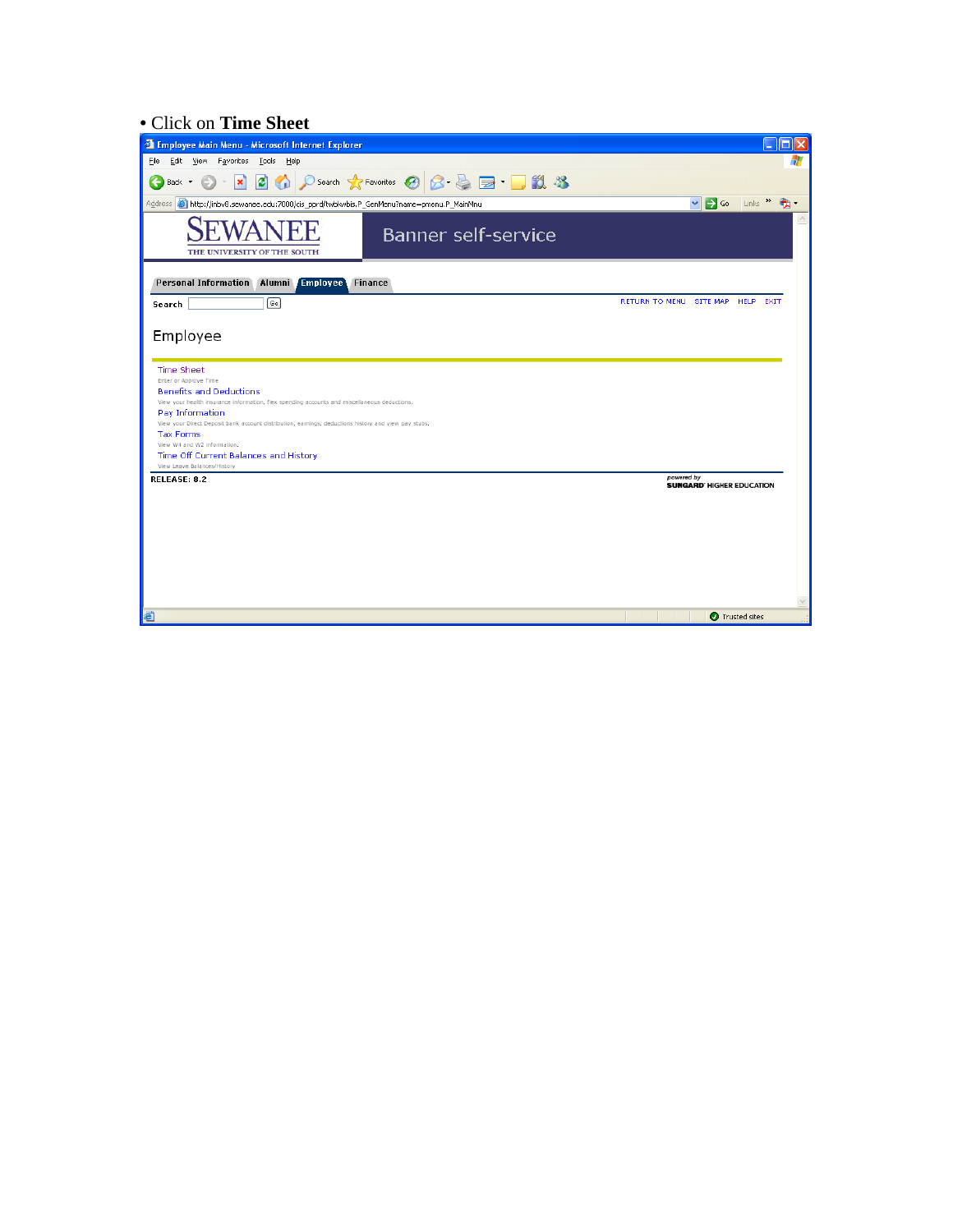- Select the **Title/Department** and **Pay Period and Status**
	- Pay Period and Status may vary by pay period.
- •Not started = You have no time entered.
- •In Progress = You have started Time Sheet.
- •Pending = You submitted Time Sheet but it has not been approved.
- •Approved = Supervisor has approved Time Sheet.
- •Returned for correction = Your supervisor has returned your Time Sheet to you for editing.
- •Error = Call the payroll department immediately.

Make selection and click 'Time Sheet' below 'Title and Department'

|                                                                                                                   | 2 http://inbv8.sewanee.edu:7000/cis_pprd/bwpktais.P_ProcSelectTimeSheetRoll - Microsoft Internet Explorer                                                                 | O                                              |  |
|-------------------------------------------------------------------------------------------------------------------|---------------------------------------------------------------------------------------------------------------------------------------------------------------------------|------------------------------------------------|--|
| Tools Help<br>Edit View Favorites<br>Eile                                                                         |                                                                                                                                                                           |                                                |  |
| e.<br>×<br>Back *                                                                                                 | ○search ☆Favorites ④ <del>② △ △ ■</del> · ■ <b>11 33</b>                                                                                                                  |                                                |  |
| Address <b>(e)</b> http://inbv8.sewanee.edu:7000/cis_pprd/bwpktais.P_ProcSelectTimeSheetRoll                      |                                                                                                                                                                           | Links >><br>$\rightarrow$ Go<br>$\checkmark$   |  |
| THE UNIVERSITY OF THE SOUTH                                                                                       | <b>Banner self-service</b>                                                                                                                                                |                                                |  |
| Personal Information Alumni Employee                                                                              | <b>Finance</b>                                                                                                                                                            |                                                |  |
| 同<br>Search                                                                                                       |                                                                                                                                                                           | SITE MAP HELP EXIT                             |  |
| Position Selection<br>(To select a position, click under Position, choose the Time Sheet Period and click Select. |                                                                                                                                                                           |                                                |  |
|                                                                                                                   |                                                                                                                                                                           |                                                |  |
| <b>Title and Department</b>                                                                                       | My Choice Pay Period and Status                                                                                                                                           |                                                |  |
| Admin Asst - Dean of College, 999912-00 (.)<br>Office of the Dean of the College, 300101<br>Time Sheet            | Nov 14, 2009 to Nov 27, 2009 Not Started v<br>Nov 14, 2009 to Nov 27, 2009 Not Started<br>Oct 31, 2009 to Nov 13, 2009 Approved<br>Oct 17, 2009 to Oct 30, 2009 Completed |                                                |  |
| <b>RELEASE: 8.1.1.1</b>                                                                                           |                                                                                                                                                                           | powered by<br><b>SUNGARD' HIGHER EDUCATION</b> |  |
|                                                                                                                   |                                                                                                                                                                           |                                                |  |
|                                                                                                                   |                                                                                                                                                                           |                                                |  |
|                                                                                                                   |                                                                                                                                                                           |                                                |  |
|                                                                                                                   |                                                                                                                                                                           |                                                |  |
|                                                                                                                   |                                                                                                                                                                           |                                                |  |
| <b>Done</b>                                                                                                       |                                                                                                                                                                           | Trusted sites                                  |  |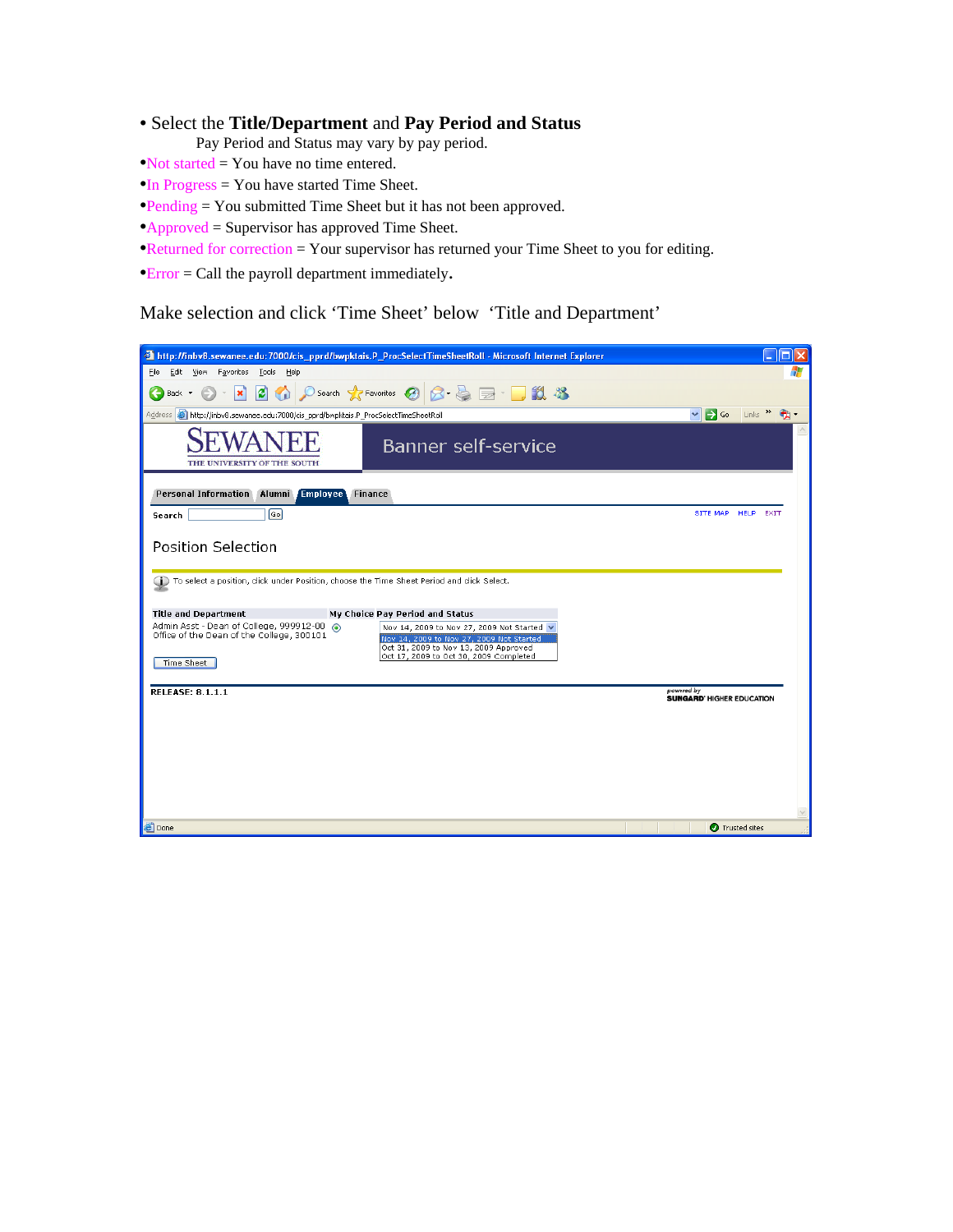## • **Entering Time**

• You now should see your current time sheet, similar to the page below.

| http://inbv8.sewanee.edu:7000/cis_pprd/bwpkteis.P_SelectTimeSheetDriver - Microsoft Internet Explorer<br>Edit<br>F <u>a</u> vorites <u>T</u> ools<br>Eile<br>View<br>Help |                                          |                                                            |                    |                    |                    |                        |  |  |
|---------------------------------------------------------------------------------------------------------------------------------------------------------------------------|------------------------------------------|------------------------------------------------------------|--------------------|--------------------|--------------------|------------------------|--|--|
|                                                                                                                                                                           |                                          |                                                            |                    |                    |                    |                        |  |  |
| $\bigcirc$ Search $\bigcirc$ Favorites $\bigcirc$ $\bigcirc$ $\bigcirc$ $\bigcirc$ $\bigcirc$ $\bigcirc$ $\bigcirc$ $\bigcirc$ $\bigcirc$ $\bigcirc$<br>e<br>Back *       |                                          |                                                            |                    |                    |                    |                        |  |  |
| Links $\rightarrow$<br>$\checkmark$<br>$\rightarrow$ Go<br>Address <b>8</b> http://inbv8.sewanee.edu:7000/cis_pprd/bwpkteis.P_SelectTimeSheetDriver                       |                                          |                                                            |                    |                    |                    |                        |  |  |
| <b>Banner self-service</b><br>THE UNIVERSITY OF THE SOUTH                                                                                                                 |                                          |                                                            |                    |                    |                    |                        |  |  |
| Personal Information Alumni Employee                                                                                                                                      | <b>Finance</b>                           |                                                            |                    |                    |                    |                        |  |  |
| 同<br>Search                                                                                                                                                               |                                          |                                                            |                    |                    | SITE MAP           | <b>HELP</b><br>EXIT    |  |  |
|                                                                                                                                                                           |                                          |                                                            |                    |                    |                    |                        |  |  |
| Time Sheet                                                                                                                                                                |                                          |                                                            |                    |                    |                    |                        |  |  |
|                                                                                                                                                                           |                                          |                                                            |                    |                    |                    |                        |  |  |
| To begin, click a link under the date where you want to enter time. Click NEXT/PREVIOUS button for more dates within the period.                                          |                                          |                                                            |                    |                    |                    |                        |  |  |
|                                                                                                                                                                           |                                          |                                                            |                    |                    |                    |                        |  |  |
| <b>Time Sheet</b>                                                                                                                                                         |                                          |                                                            |                    |                    |                    |                        |  |  |
| Title and Number:                                                                                                                                                         |                                          | Admin Asst - Dean of College -- 999912-00                  |                    |                    |                    |                        |  |  |
| Department and Number:                                                                                                                                                    |                                          | Office of the Dean of the College -- 300101                |                    |                    |                    |                        |  |  |
| <b>Time Sheet Period:</b><br><b>Submit By Date:</b>                                                                                                                       |                                          | Nov 14, 2009 to Nov 27, 2009<br>Nov 30, 2009 by 11:59 P.M. |                    |                    |                    |                        |  |  |
| <b>Shift Default</b><br><b>Total Total Saturday</b><br>Earning                                                                                                            | Sundav                                   | Mondav                                                     | Tuesdav            | Wednesdav          | Thursdav           | Friday                 |  |  |
| <b>Hours Units Nov 14.</b><br>Hours or<br><b>Hnits</b>                                                                                                                    | Nov 15.<br>2009<br>2009                  | Nov 16.<br>2009                                            | Nov 17,<br>2009    | Nov 18.<br>2009    | Nov 19,<br>2009    | <b>Nov 20.</b><br>2009 |  |  |
| Regular Pay 1<br>$\Omega$<br>n                                                                                                                                            | <b>Enter Hours</b><br><b>Enter Hours</b> | <b>Enter Hours</b>                                         | <b>Enter Hours</b> | <b>Enter Hours</b> | <b>Enter Hours</b> | <b>Enter Hours</b>     |  |  |
| Sick Pay<br>n<br>0<br>1                                                                                                                                                   | <b>Enter Hours</b><br><b>Enter Hours</b> | <b>Enter Hours</b>                                         | <b>Enter Hours</b> | <b>Enter Hours</b> | <b>Enter Hours</b> | <b>Enter Hours</b>     |  |  |
| Vacation<br>$\mathbf{1}$<br>$\Omega$<br>$\Omega$<br>Pav                                                                                                                   | <b>Enter Hours</b><br><b>Enter Hours</b> | <b>Enter Hours</b>                                         | <b>Enter Hours</b> | <b>Enter Hours</b> | <b>Enter Hours</b> | <b>Enter Hours</b>     |  |  |
| Holiday Pay 1<br>n<br>0                                                                                                                                                   | <b>Enter Hours</b><br><b>Enter Hours</b> | <b>Enter Hours</b>                                         | <b>Enter Hours</b> | <b>Enter Hours</b> | <b>Enter Hours</b> | <b>Enter Hours</b>     |  |  |
| $\Omega$<br><b>Total Hours:</b>                                                                                                                                           | 0<br>0                                   | 0                                                          | 0                  | 0                  | 0                  | 0                      |  |  |
| $\circ$<br><b>Total Units:</b>                                                                                                                                            | $\Omega$<br>0                            | $\circ$                                                    | $\circ$            | $\Omega$           | $\Omega$           | 0                      |  |  |
|                                                                                                                                                                           |                                          |                                                            |                    |                    |                    |                        |  |  |
| Position Selection<br>Submit for Approval<br>Next<br><b>Comments</b><br>Preview<br>Restart                                                                                |                                          |                                                            |                    |                    |                    |                        |  |  |
| <b>Done</b>                                                                                                                                                               |                                          |                                                            |                    |                    |                    | <b>O</b> Trusted sites |  |  |

• Looking at the days of the week along the top and the earn codes on the left hand side, double click on **'Enter Hours'** below the day of the week and on the desired earnings code line to begin entering time.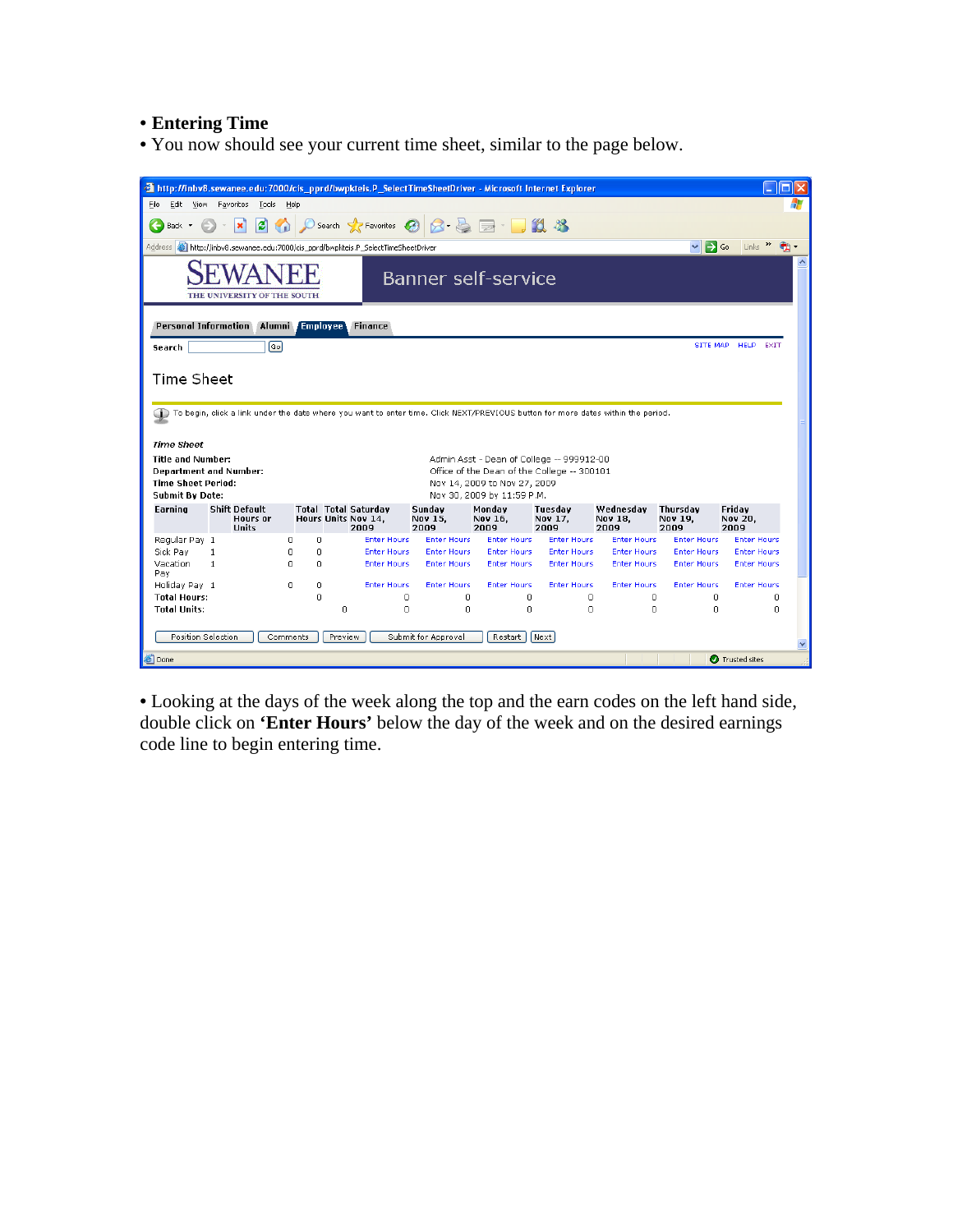• Click into the empty box under 'Time In' and enter the time. Time must be entered with hour and minute (800) AND in 15 minute intervals. You must enter 800, 815, or 830, for example. Enter the closest interval to the time you actually arrived at work. Be sure to select **"AM" or "PM".** 

• Click into the empty box under 'Time Out' and enter the time. Same formatting rules apply for Time Out as Time In.

• Click the "Save" button

• If these same hours for that earn code apply to multiple days, you can copy by clicking on the "Copy" button.

•Lunch periods are **not paid**. The total daily time should not include the time an hourly employee is at lunch. You can have two 'In/Out' entries (800 AM to 1200PM & 100 PM to 430 PM) or take the lunch hour into account in one 'In/Out' entry (800 AM to 330 PM)

|                                                                                  | <sup>2</sup> http://inbv8.sewanee.edu:7000/cis_pprd/bwpkteci.P_TimelnOut?JobsSeqNo=31&LastDate=0∥_restart - Microsoft Internet Explorer                                       | п<br>$\blacksquare$ |
|----------------------------------------------------------------------------------|-------------------------------------------------------------------------------------------------------------------------------------------------------------------------------|---------------------|
| Favorites<br>Tools<br>Help<br>Eile<br>Edit<br>View                               |                                                                                                                                                                               |                     |
| ١đ<br>×<br>G.<br>Back *                                                          | Search ☆Favorites ④ Q - A - D 11 %                                                                                                                                            |                     |
|                                                                                  | Address <b>3</b> http://inbv8.sewanee.edu:7000/cis_pprd/bwpkteci.P_TimeInOut?JobsSeqNo=318LastDate=08par_restart=Y8par_update=Y8par_submit=Y8EarnCode=R V<br>$\Rightarrow$ Go | Links $\rightarrow$ |
| THE UNIVERSITY OF THE SOUTH                                                      | <b>Banner self-service</b>                                                                                                                                                    |                     |
| <b>Personal Information</b><br>Alumni<br><b>Employee</b>                         | <b>Finance</b>                                                                                                                                                                |                     |
| $\boxed{^{Go}}$<br>Search                                                        | SITE MAP                                                                                                                                                                      | <b>HELP</b><br>EXIT |
| Time In and Out<br>Date:<br>Monday, Nov 16, 2009<br>Earnings Code: Regular Pay   | Please enter your time in intervals of 15 minutes (10:00, 10:15, 10:30, 10:45). The format should be 99:99.                                                                   |                     |
| Shift Time In<br><b>Total Hours</b><br>Time Out                                  |                                                                                                                                                                               |                     |
| 0<br>$AM$ $\vee$<br>AM V<br>1                                                    |                                                                                                                                                                               |                     |
| n<br>$AM$ $\vee$<br>$AM$ $\vee$<br>1                                             |                                                                                                                                                                               |                     |
| Ω<br>$AM$ $\vee$<br>$AM$ $\vee$<br>1                                             |                                                                                                                                                                               |                     |
| n<br>$AM$ $\vee$<br>$AM \vee$<br>1                                               |                                                                                                                                                                               |                     |
| Ω<br>$AM$ $\vee$<br>AM V<br>1                                                    |                                                                                                                                                                               |                     |
| 0                                                                                |                                                                                                                                                                               |                     |
| Time Sheet<br>Next Day<br>Previous Day<br>Add New Line<br>Delete<br>Save<br>Copy |                                                                                                                                                                               |                     |
| RELEASE: 8.2                                                                     | powered by<br><b>SUNGARD' HIGHER EDUCATION</b>                                                                                                                                | ×                   |
| <b>Done</b>                                                                      | <b>O</b> Trusted sites                                                                                                                                                        |                     |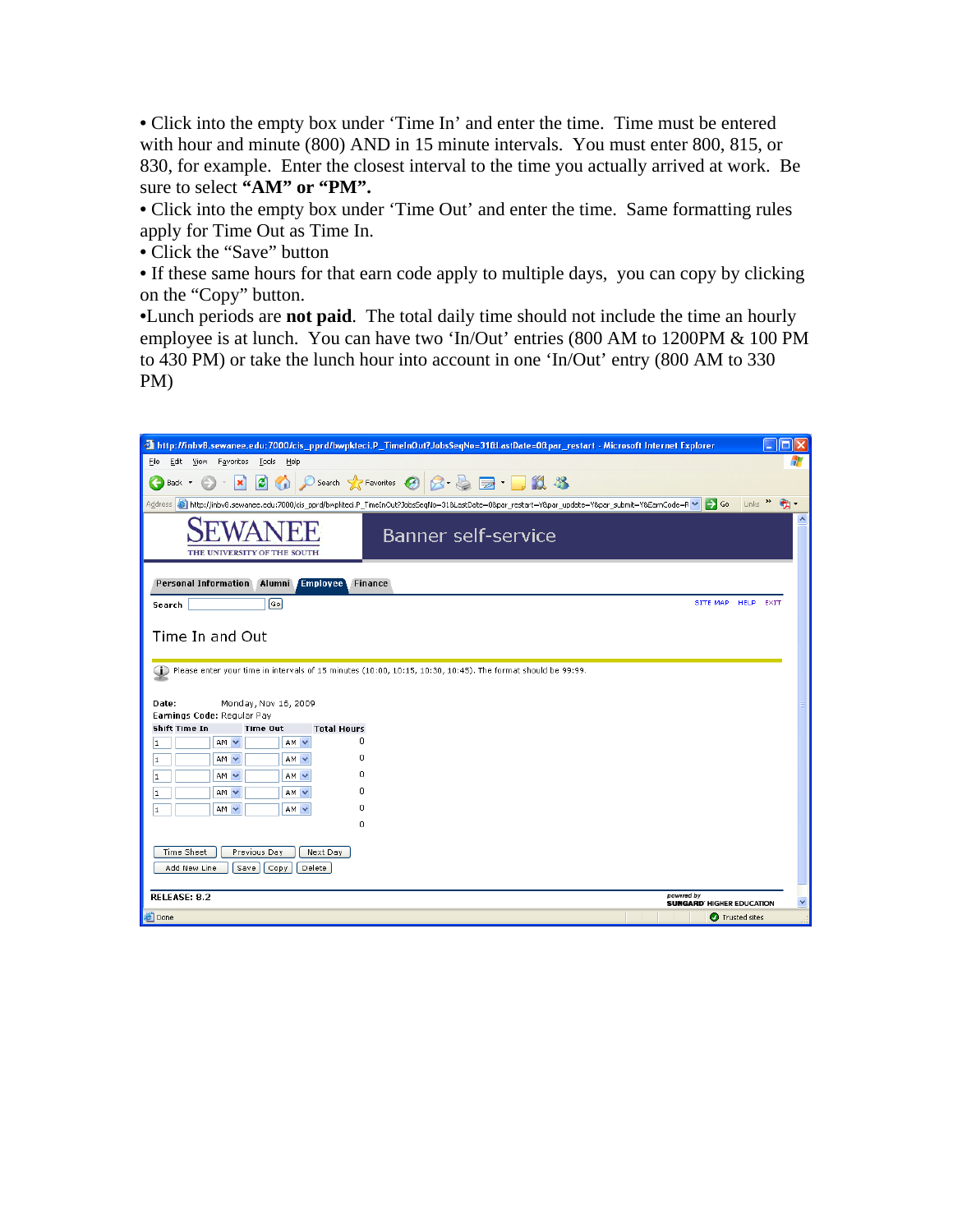• If these hours should be copied for all days worked, simply click on **"Copy from date displayed to end of the pay period"** OR

• Select the days that you want these hours copied to for that earn code.

- Click on the **"Copy"** button
- Click on **"Time Sheet"** button

• Continue this process until you have completed entering your time and then click on the **"Save"** button.

| http://inbv8.sewanee.edu:7000/cis_pprd/bwpkteci.P_UpdateTimeInOut - Microsoft Internet Explorer                                                   |                                                                                                                                                                                                                                                                                                                  |                        |                         |                           |                          |                        |  |  |  |  |
|---------------------------------------------------------------------------------------------------------------------------------------------------|------------------------------------------------------------------------------------------------------------------------------------------------------------------------------------------------------------------------------------------------------------------------------------------------------------------|------------------------|-------------------------|---------------------------|--------------------------|------------------------|--|--|--|--|
| Edit<br>Tools<br>Help<br>Eile<br>View<br>Favorites                                                                                                |                                                                                                                                                                                                                                                                                                                  |                        |                         |                           |                          |                        |  |  |  |  |
| $O$ Search $\sqrt{\chi}$ Favorites $\Theta$ $\Theta$ $\Theta$ $\Theta$ $\Box$<br>١đ<br>Back *<br>×                                                |                                                                                                                                                                                                                                                                                                                  |                        |                         |                           |                          |                        |  |  |  |  |
| $\rightarrow$ Go<br>Links $\rightarrow$<br>Address <b>&amp;</b> http://inbv8.sewanee.edu:7000/cis_pprd/bwpkteci.P_UpdateTimeInOut<br>$\checkmark$ |                                                                                                                                                                                                                                                                                                                  |                        |                         |                           |                          |                        |  |  |  |  |
| <b>Banner self-service</b><br>THE UNIVERSITY OF THE SOUTH                                                                                         |                                                                                                                                                                                                                                                                                                                  |                        |                         |                           |                          |                        |  |  |  |  |
|                                                                                                                                                   | Personal Information Alumni Employee                                                                                                                                                                                                                                                                             | <b>Finance</b>         |                         |                           |                          |                        |  |  |  |  |
| Search                                                                                                                                            | ெ                                                                                                                                                                                                                                                                                                                |                        |                         |                           |                          | SITE MAP<br>HELP EXIT  |  |  |  |  |
| Copy<br>deleted.                                                                                                                                  | To copy to the end of the pay period, click the check box. If you want to copy weekend dates, be sure to check Include Saturday(s) or Include Sunday<br>(s). To copy individual dates, click the check boxes under the dates. Warning: If you select the same date that you are copying from, your hours will be |                        |                         |                           |                          |                        |  |  |  |  |
| <b>Earnings Code:</b>                                                                                                                             |                                                                                                                                                                                                                                                                                                                  |                        |                         | Regular Pav               |                          |                        |  |  |  |  |
| Date and Hours to Copy:                                                                                                                           | Copy from date displayed to end of the pay period:                                                                                                                                                                                                                                                               |                        |                         | Nov 16, 2009, 0 Hours     |                          |                        |  |  |  |  |
| <b>Include Saturdays:</b>                                                                                                                         |                                                                                                                                                                                                                                                                                                                  |                        |                         |                           |                          |                        |  |  |  |  |
| <b>Include Sundays:</b>                                                                                                                           |                                                                                                                                                                                                                                                                                                                  |                        |                         | П                         |                          |                        |  |  |  |  |
| Copy by date:                                                                                                                                     |                                                                                                                                                                                                                                                                                                                  |                        |                         |                           |                          |                        |  |  |  |  |
| Saturday<br>Nov 14, 2009                                                                                                                          | Sunday<br>Nov 15, 2009                                                                                                                                                                                                                                                                                           | Monday<br>Nov 16, 2009 | Tuesday<br>Nov 17, 2009 | Wednesday<br>Nov 18, 2009 | Thursday<br>Nov 19, 2009 | Friday<br>Nov 20, 2009 |  |  |  |  |
| $\Box$                                                                                                                                            | П                                                                                                                                                                                                                                                                                                                | П                      | П                       | П                         | ■                        | П                      |  |  |  |  |
| Saturday                                                                                                                                          | Monday<br>Wednesday<br>Thursday<br>Sunday<br>Tuesday<br>Friday                                                                                                                                                                                                                                                   |                        |                         |                           |                          |                        |  |  |  |  |
| Nov 21, 2009<br>П                                                                                                                                 | Nov 22, 2009                                                                                                                                                                                                                                                                                                     | Nov 23, 2009<br>П      | Nov 24, 2009<br>П       | Nov 25, 2009<br>П         | Nov 26, 2009<br>□        | Nov 27, 2009<br>┍      |  |  |  |  |
|                                                                                                                                                   |                                                                                                                                                                                                                                                                                                                  |                        |                         |                           |                          |                        |  |  |  |  |
| Time Sheet<br>Previous Menu<br>Copy                                                                                                               |                                                                                                                                                                                                                                                                                                                  |                        |                         |                           |                          |                        |  |  |  |  |
| <b>Done</b>                                                                                                                                       | <b>O</b> Trusted sites                                                                                                                                                                                                                                                                                           |                        |                         |                           |                          |                        |  |  |  |  |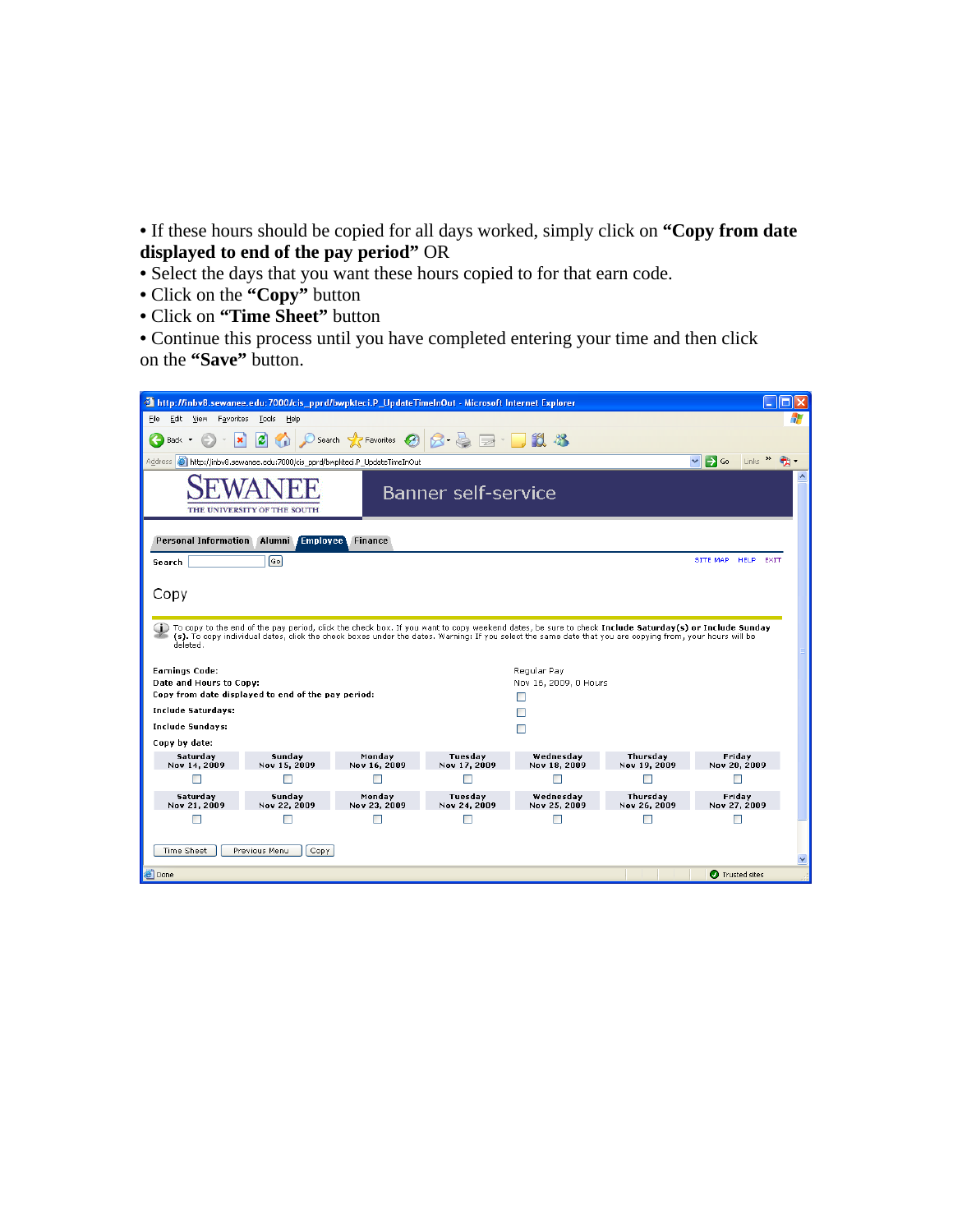• When you have completed all time entry, you must click the **"Submit for Approval"** button for your time sheet to become available to your supervisor for approval. **Be careful about submitting hours before the Time Entry deadline for that pay period. Once your hours have been submitted, you cannot make changes. If there are changes, your approver can edit it or "return it for correction."** 

You can exit **without** submitting time for approval. This will leave the record with an "In Progress" status until the time you actually click the 'Submit for Approval' button. • Once you click on 'Submit for Approval' you will then be asked to verify your PIN. You **MUST** re-enter your pin at this point and click 'Submit' or your supervisor will NOT receive your timesheet for approval.

| http://inbv8.sewanee.edu:7000/cis_pprd/bwpkteis.P_SelectTimeSheetDriver - Microsoft Internet Explorer            |                                                                                                                                  |                              |                                                            |                                          |                                          |                                                            |                                                                                          |                              | п                                |                                          |  |
|------------------------------------------------------------------------------------------------------------------|----------------------------------------------------------------------------------------------------------------------------------|------------------------------|------------------------------------------------------------|------------------------------------------|------------------------------------------|------------------------------------------------------------|------------------------------------------------------------------------------------------|------------------------------|----------------------------------|------------------------------------------|--|
| Favorites Tools Help<br>Edit<br>View<br>File                                                                     |                                                                                                                                  |                              |                                                            |                                          |                                          |                                                            |                                                                                          |                              |                                  |                                          |  |
| Back *                                                                                                           | ○search ☆Favorites ④ 2 总 国 ■ ■ 13 %<br>i 21<br>$\boldsymbol{\mathsf{x}}$<br>$\bigcirc$                                           |                              |                                                            |                                          |                                          |                                                            |                                                                                          |                              |                                  |                                          |  |
| Address                                                                                                          | http://inbv8.sewanee.edu:7000/cis_pprd/bwpkteis.P_SelectTimeSheetDriver                                                          |                              |                                                            |                                          |                                          |                                                            |                                                                                          |                              | $\Rightarrow$ Go<br>$\checkmark$ | Links >>                                 |  |
|                                                                                                                  | <b>Banner self-service</b><br>THE UNIVERSITY OF THE SOUTH                                                                        |                              |                                                            |                                          |                                          |                                                            |                                                                                          |                              |                                  |                                          |  |
| Personal Information                                                                                             | Alumni                                                                                                                           | Employee                     |                                                            | <b>Finance</b>                           |                                          |                                                            |                                                                                          |                              |                                  |                                          |  |
| Search                                                                                                           | Go                                                                                                                               |                              |                                                            |                                          |                                          |                                                            |                                                                                          |                              |                                  | SITE MAP HELP<br>EXIT                    |  |
| Time Sheet                                                                                                       | To begin, click a link under the date where you want to enter time. Click NEXT/PREVIOUS button for more dates within the period. |                              |                                                            |                                          |                                          |                                                            |                                                                                          |                              |                                  |                                          |  |
| <b>Time Sheet</b>                                                                                                |                                                                                                                                  |                              |                                                            |                                          |                                          |                                                            |                                                                                          |                              |                                  |                                          |  |
| <b>Title and Number:</b><br><b>Department and Number:</b><br><b>Time Sheet Period:</b><br><b>Submit By Date:</b> |                                                                                                                                  |                              |                                                            |                                          |                                          | Nov 14, 2009 to Nov 27, 2009<br>Nov 30, 2009 by 11:59 P.M. | Admin Asst - Dean of College -- 999912-00<br>Office of the Dean of the College -- 300101 |                              |                                  |                                          |  |
| Earning                                                                                                          | <b>Shift Default</b><br>Hours or<br><b>Units</b>                                                                                 |                              | <b>Total Total Saturday</b><br>Hours Units Nov 14.<br>2009 |                                          | Sunday<br>Nov 15.<br>2009                | Monday<br>Nov 16.<br>2009                                  | Tuesday<br>Nov 17,<br>2009                                                               | Wednesday<br>Nov 18,<br>2009 | Thursday<br>Nov 19,<br>2009      | Fridav<br><b>Nov 20.</b><br>2009         |  |
| Regular Pay 1                                                                                                    |                                                                                                                                  | $\Omega$<br>$\Box$           |                                                            | <b>Enter Hours</b>                       | <b>Enter Hours</b>                       | <b>Enter Hours</b>                                         | <b>Enter Hours</b>                                                                       | <b>Enter Hours</b>           | <b>Enter Hours</b>               | <b>Enter Hours</b>                       |  |
| Sick Pay                                                                                                         | $\mathbf{1}$                                                                                                                     | n<br>n<br>$\Omega$<br>$\Box$ |                                                            | <b>Enter Hours</b><br><b>Enter Hours</b> | <b>Enter Hours</b><br><b>Enter Hours</b> | <b>Enter Hours</b><br><b>Enter Hours</b>                   | <b>Enter Hours</b><br><b>Enter Hours</b>                                                 | <b>Enter Hours</b>           | <b>Enter Hours</b>               | <b>Enter Hours</b><br><b>Enter Hours</b> |  |
| Vacation<br>Pay                                                                                                  | $\mathbf{1}$                                                                                                                     |                              |                                                            |                                          |                                          |                                                            |                                                                                          | <b>Enter Hours</b>           | <b>Enter Hours</b>               |                                          |  |
| Holiday Pay 1                                                                                                    |                                                                                                                                  | 0<br>0                       |                                                            | <b>Enter Hours</b>                       | <b>Enter Hours</b>                       | <b>Enter Hours</b>                                         | <b>Enter Hours</b>                                                                       | <b>Enter Hours</b>           | <b>Enter Hours</b>               | <b>Enter Hours</b>                       |  |
| <b>Total Hours:</b><br><b>Total Units:</b>                                                                       |                                                                                                                                  | $\Omega$                     | $\Omega$                                                   | 0<br>$\Omega$                            | 0<br>$\Omega$                            | 0<br>$\Box$                                                | 0<br>$\Omega$                                                                            | 0<br>$\Omega$                | 0<br>$\Omega$                    | $\Omega$<br>O.                           |  |
| Position Selection<br>Submit for Approval<br>Next<br>Comments<br>Preview<br>Restart                              |                                                                                                                                  |                              |                                                            |                                          |                                          |                                                            |                                                                                          |                              |                                  |                                          |  |
| ð                                                                                                                |                                                                                                                                  |                              |                                                            |                                          |                                          |                                                            |                                                                                          |                              |                                  | Trusted sites                            |  |

•**Log Out** - Click the **"Exit"** button in the upper right corner of the screen. For further instructions, contact Payroll at extension 1242.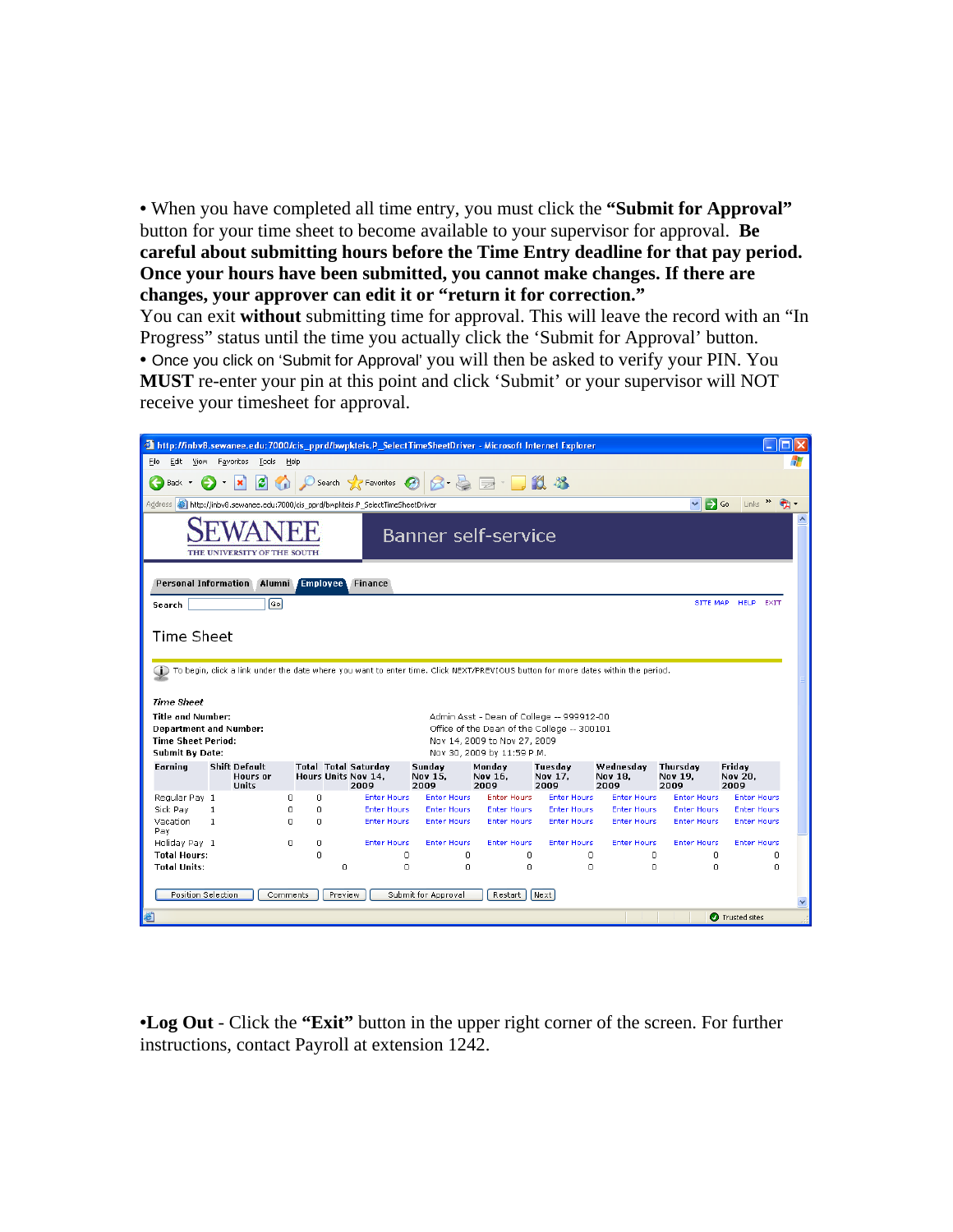*The University's 'Work rules' found in the Staff Handbook, in Appendix A, Section III 'Attendance Infractions', prohibits the falsification of time sheets. Falsification of time may result in appropriate disciplinary action.* 

#### **Helpful Notes**

• Time should be entered at the end of the day as both Time In and Time Out are required at the time of entry.

• Not all time needs to be entered at one time, but do **NOT** forget to click on the **Save** button.

• Enter both weeks before submitting for approval.

• Earning Codes available for data entry are Regular Pay, Sick Pay, Vacation Pay or Holiday Pay. Manual calculation of Overtime is **NOT** necessary as the system will total up hours for the pay period and overtime hours and overtime pay will be computed during the payroll calculation process initiated by HR. You will only see "**Total Hours"**  on your time sheet, but will see the overtime on your check.

• When you are done entering time, "SUBMIT FOR APPROVAL" the timesheet, however once you do submit, you cannot go back and make changes. If something is wrong, please notify your supervisor.

•Entering Time Returned for Correction **-** If your time sheet has been returned to you by your approver for correction, you will see, on the Position Selection Page, that the position status will display **Return for Correction.** 

a. Choose the position and pay period for which you will be correcting hours. b. Click the link under the date and earn code where you need to make the correction. Follow the instructions for Entering, Submitting, and Certifying Time to complete.

c. These corrections must be made by the employee and approved by the approver **before** the Submit By date.

• On the bottom of the time sheet screen is a button for "**Comments"**. Click on that button in order to comment on hours that were worked or for other explanations, if necessary. Be sure to click "**Save"** so that the comments go with the timesheet when they are submitted to your approver.

• **"Preview"** shows both weeks on one screen and summarizes all of the information entered. This is a good page to print (in landscape mode) if you want a paper copy of the time sheet for your reference.

• **DO NOT** use the **Back** button or the **Refresh** button when in your time sheet.

• PLEASE open up your time sheet at the **BEGINNING** of the pay period. That way if you are out it can be completed and submitted by your approver.